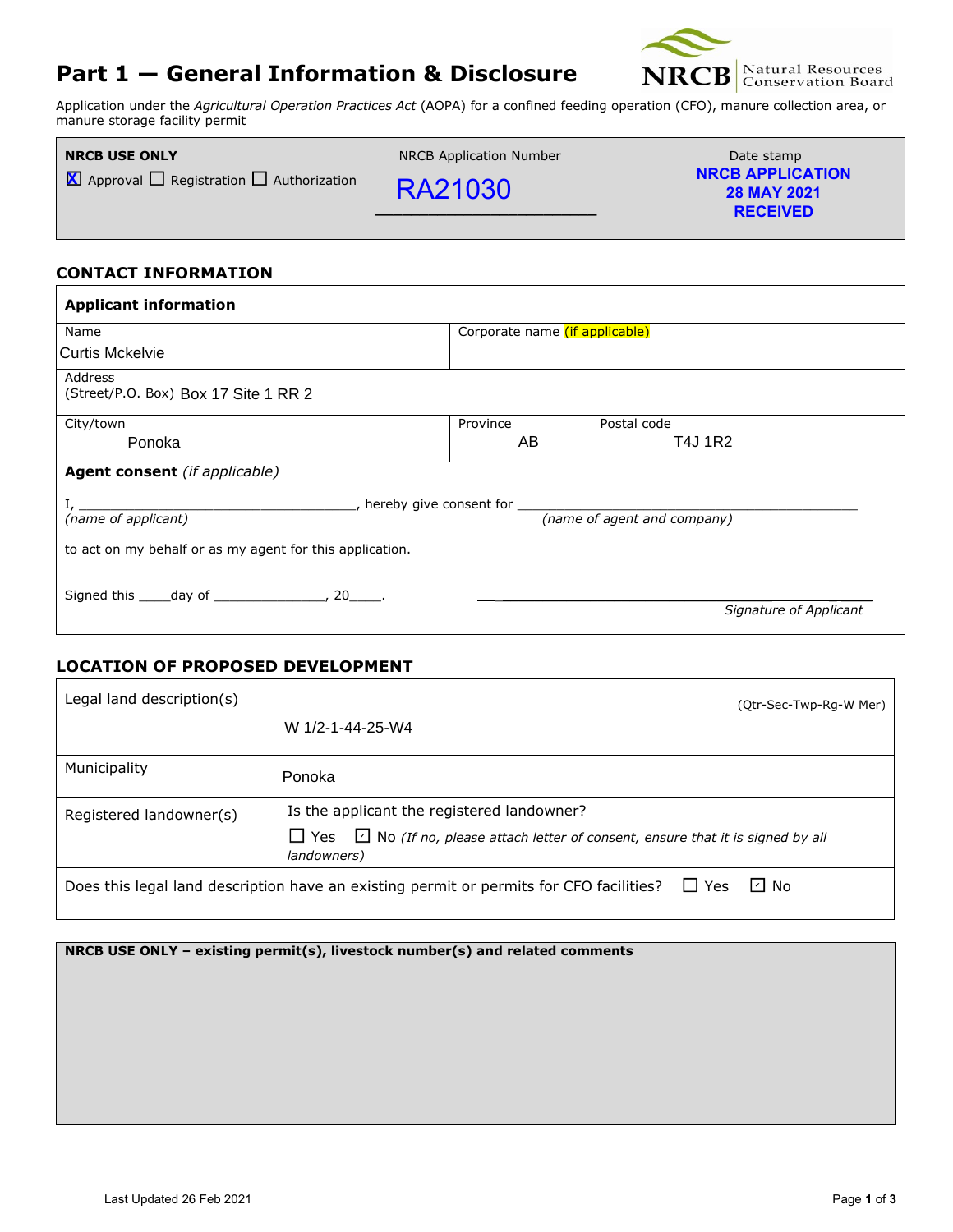

## Part 1 - General Information & Disclosure

Describe what is being proposed, including changes to facilities, changes to animal numbers, or changes to types of livestock, e.g., beef, dairy, hog, poultry, etc.

Livestock Numbers: (include all permitted and proposed livestock). Note: If total livestock numbers increase in your Part 2 application, a new Part 1 application must be submitted which may result in a loss of priority for minimum distance separation (MDS).

| Livestock category and type<br>(Available in the Schedule 2 of the Part 2 Matters<br>Regulation) | <b>Permitted number</b> | Proposed increase or<br>decrease in number<br>(if applicable) | <b>Total</b> |
|--------------------------------------------------------------------------------------------------|-------------------------|---------------------------------------------------------------|--------------|
| <b>Beef Finishers</b>                                                                            | 4000                    |                                                               | 4000         |
|                                                                                                  |                         |                                                               |              |
|                                                                                                  |                         |                                                               |              |
|                                                                                                  |                         |                                                               |              |
|                                                                                                  |                         |                                                               |              |
|                                                                                                  |                         |                                                               |              |
|                                                                                                  |                         |                                                               |              |
|                                                                                                  |                         |                                                               |              |

#### **APPLICATION DISCLOSURE**

Permiting a feedlot

I, the applicant, or agent of the applicant, am responsible for confirming that this proposed development can meet the municipality's land use planning requirements (Municipal Development Plan, Intermunicipal Development Plan, etc.) and municipal setback requirements, and is not located in a right of way.

I acknowledge that this information is collected under the authority of the Agricultural Operation Practices Act, is subject to the provisions of the Freedom of Information and Protection of Privacy Act, and shall be deemed public unless the NRCB grants a written request that certain sections remain private.

From the date Part 1 is accepted by the NRCB, I, the applicant, or agent of the applicant, have six months to complete and submit Part 2 of this application, together with any supporting documentation I need to complete the application, unless an extension is granted. I, the applicant, acknowledge that failure to meet the six-month timeframe may result in denial of the application by the NRCB.

#### I, the applicant, or agent of the applicant, acknowledge that any construction prior to obtaining the required AOPA permit is an offence and subject to enforcement action, including prosecution.

I, the applicant, or agent of the applicant, have read and understand the statements herein and acknowledge that the information provided in this application is true to the best of my knowledge.

Date of signing

| Corporate name (if applicable) |  |  |  |  |  |  |
|--------------------------------|--|--|--|--|--|--|
|--------------------------------|--|--|--|--|--|--|

Last Updated 26 Feb 2021

Signature

Print name

Page 2 of 3